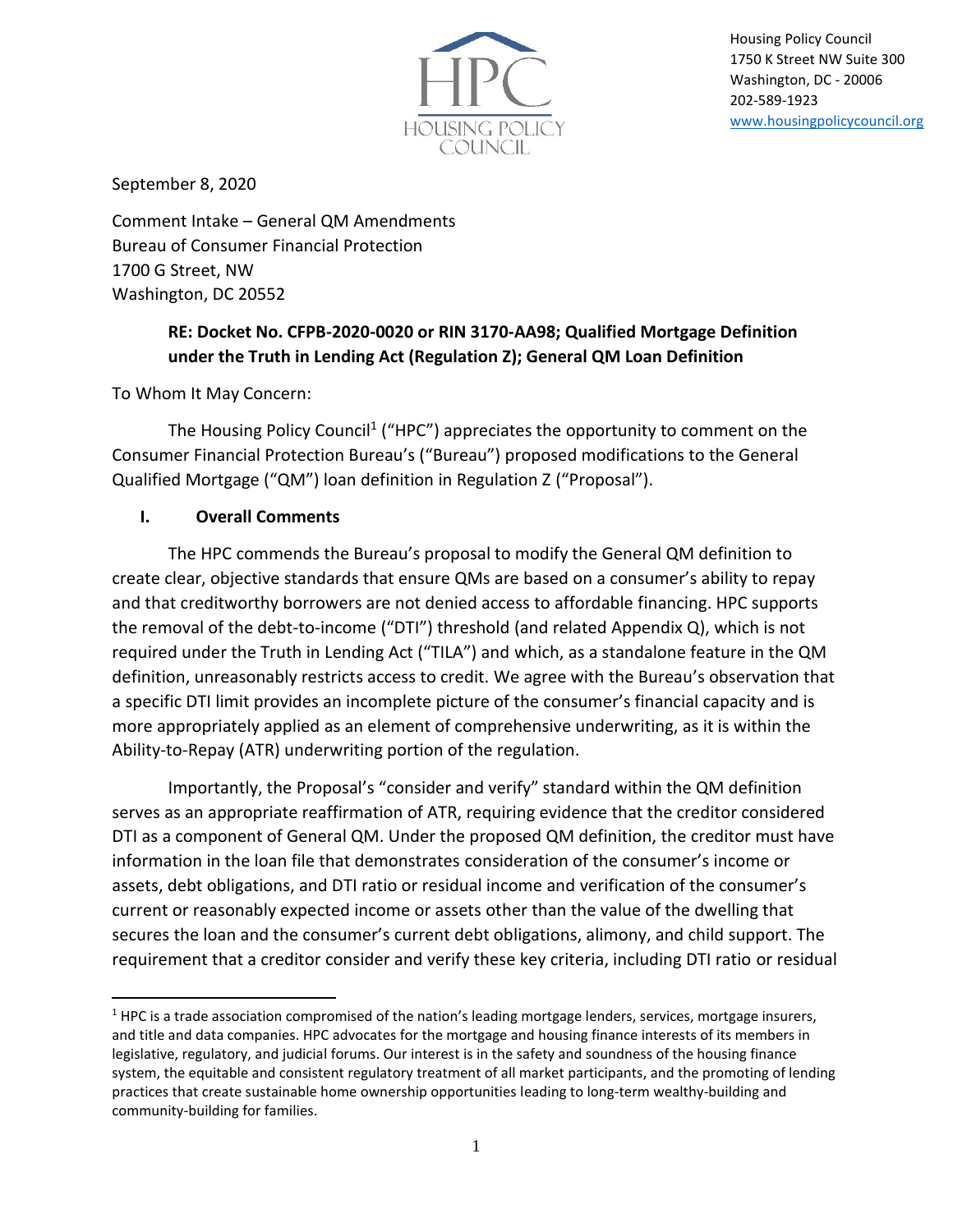income, reinforces that creditors must make a responsible determination of a consumer's ability to repay the loan, a foundational Dodd-Frank requirement for all mortgages.

We also support the removal of Appendix Q, which has proven challenging for both the industry and the Bureau, as highlighted in the Bureau's 5-Year Regulatory Assessment Report.<sup>2</sup> As HPC emphasized in previous comments and as the Bureau concluded in that Report, Appendix Q standards are static, outdated, and fundamentally insufficient. Even if the Bureau maintained Appendix Q with modifications, those modifications would quickly become antiquated, as such regulatory requirements cannot keep pace with continual government and industry enhancements to standards for calculating and verifying debt and income. We agree with the Bureau's conclusion that the most efficient and practicable solution to the problems of Appendix Q is to remove the DTI threshold and these related instructions entirely.

These modifications to General QM are appropriate measures to accompany expiration of the GSE Patch, preserving responsible lending practices and access to credit and alleviating the distortions to the market that the Bureau identified in the Assessment Report. As the Bureau notes, the prevalence of GSE Patch loan originations ran contrary to the Bureau's original expectations and intent. As the Bureau's Assessment Report details, possible reasons for the reliance on the GSE Patch include the preference to avoid Appendix Q and the 43 percent DTI limit. Without modification to these provisions, when the GSE Patch expires, responsible credit could be unduly restricted, with a more significant detrimental impact on low-and moderate-income households and communities of color.

In addition to the removal of the problematic elements from the rule, HPC supports the Bureau's introduction of a price-based threshold for General QM, as a supplementary reflection of a consumer's ability to repay. We agree with the Bureau that the price of a loan is a strong indicator of a consumer's ability to repay. This measure has historical precedent in other regulations, as highlighted in the preamble to this proposed rule, and will reinforce the intent of the law, to ensure that QM loans are well-underwritten, safe, and affordable. However, we believe that the safe harbor threshold should be increased to a level that allows more consumers access to affordable, responsible credit. We also are not opposed to an increase in the General QM pricing threshold.

We understand the Bureau's concerns regarding short-reset ARMs, but we do not agree with the Bureau's proposed solution, as it will essentially prohibit these products from being QMs. As discussed in more detail below, we propose an alternative approach, with a distinct pricing cap on the maximum rate in the first five years for short-reset ARMs, without the burden of a new APR calculation.

In summary, HPC supports the Bureau's Proposal with certain necessary modifications, all designed to advance the Bureau's goal of setting a clear, objective standard for General QM,

<sup>2</sup> *[Ability-to-Repay and Qualified Mortgage Rule Assessment](https://files.consumerfinance.gov/f/documents/cfpb_ability-to-repay-qualified-mortgage_assessment-report.pdf) Report*, Consumer Financial Protection Bureau (CFPB), January 2019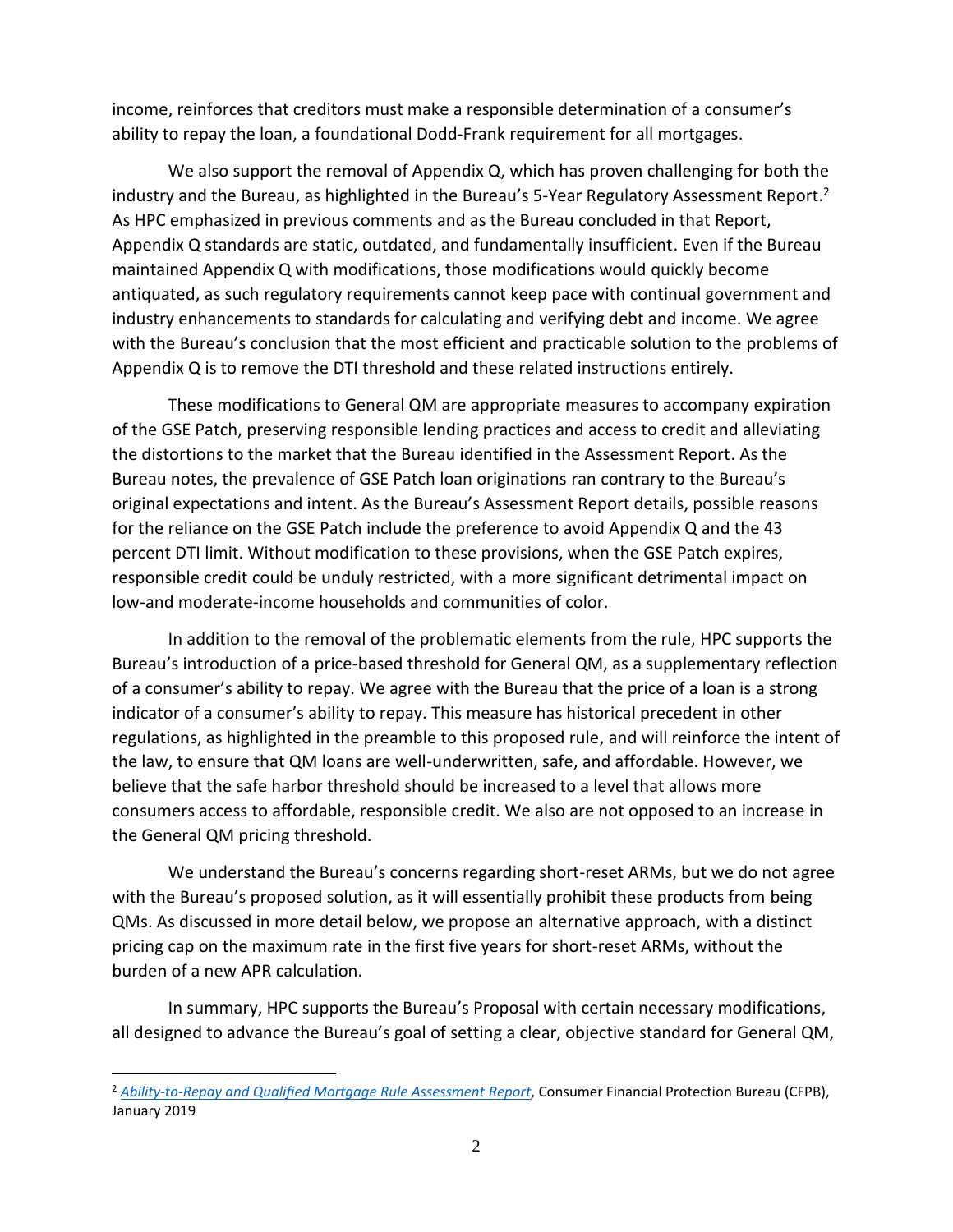and to permit responsibly underwritten loan products to be included within the General QM definition. Our comments, as detailed below, are as follows:

- (1) We support the Bureau's proposals to require a creditor to "consider" and "verify" certain relevant factors, and we propose two modifications to ensure the standards are clear – one regarding the commentary for the "consider" requirement and the other regarding the referenced standards for the "verify" requirement;
- (2) We do not support any of the alternative proposals for the treatment of DTI and Appendix Q raised in the preamble;
- (3) While we support a price-based threshold for a General QM, we believe increasing the safe harbor threshold will increase access to credit while still ensuring consumers have the ability-to-repay such loans and we would not oppose an increase in the General QM pricing cap; we also ask the Bureau to engage in periodic evaluations of these thresholds and to ensure that the data it publishes for these thresholds is accurate and reliable; and
- (4) We do not support the treatment of short-reset ARMs under the General QM pricing requirement and the related new APR calculation. Instead of the proposed unique APR calculation for short-reset ARMs, we propose that short-reset ARMs be subject to an additional pricing cap that would limit the maximum rate in the first five years, based on the Average Initial Interest Rate ("AIIR"), an approach that would still permit such loans to qualify as QM, but only for those short-reset ARMs that are affordable and do not cause payment shock.

### **II. The "consider" and "verify" standards are appropriate with minor modifications.**

HPC supports the Bureau's proposal to include in the QM definition a requirement that creditors "consider" and "verify" certain key criteria that are core to the evaluation of a borrower's ability to repay. We believe that the Bureau's approach will provide clear evidence that appropriate ATR underwriting is performed for General QM loans, without specific mandates as to how that underwriting is performed. The "consider" and "verify" standards serve as the necessary affirmation and evidence that the creditor assessed the borrower's capacity to repay. We concur that this requirement would meet the Bureau's objective of ensuring that a loan for which a creditor disregards a consumer's income, assets, debt obligations, alimony, and child support cannot obtain QM status, while ensuring that creditors and investors can readily determine if a loan is a QM. For the same reason, HPC supports the addition of the requirement for a creditor to provide documentation that demonstrates consideration of a consumer's DTI ratio or residual income.

## **a. We recommend adjustments to the commentary for 1026.43(e)(2)(v)(A) to reflect the Bureau's intent.**

We appreciate and support the Bureau's thoughtful approach to the "consider" requirement of the General QM, as it requires creditors to evaluate key criteria while providing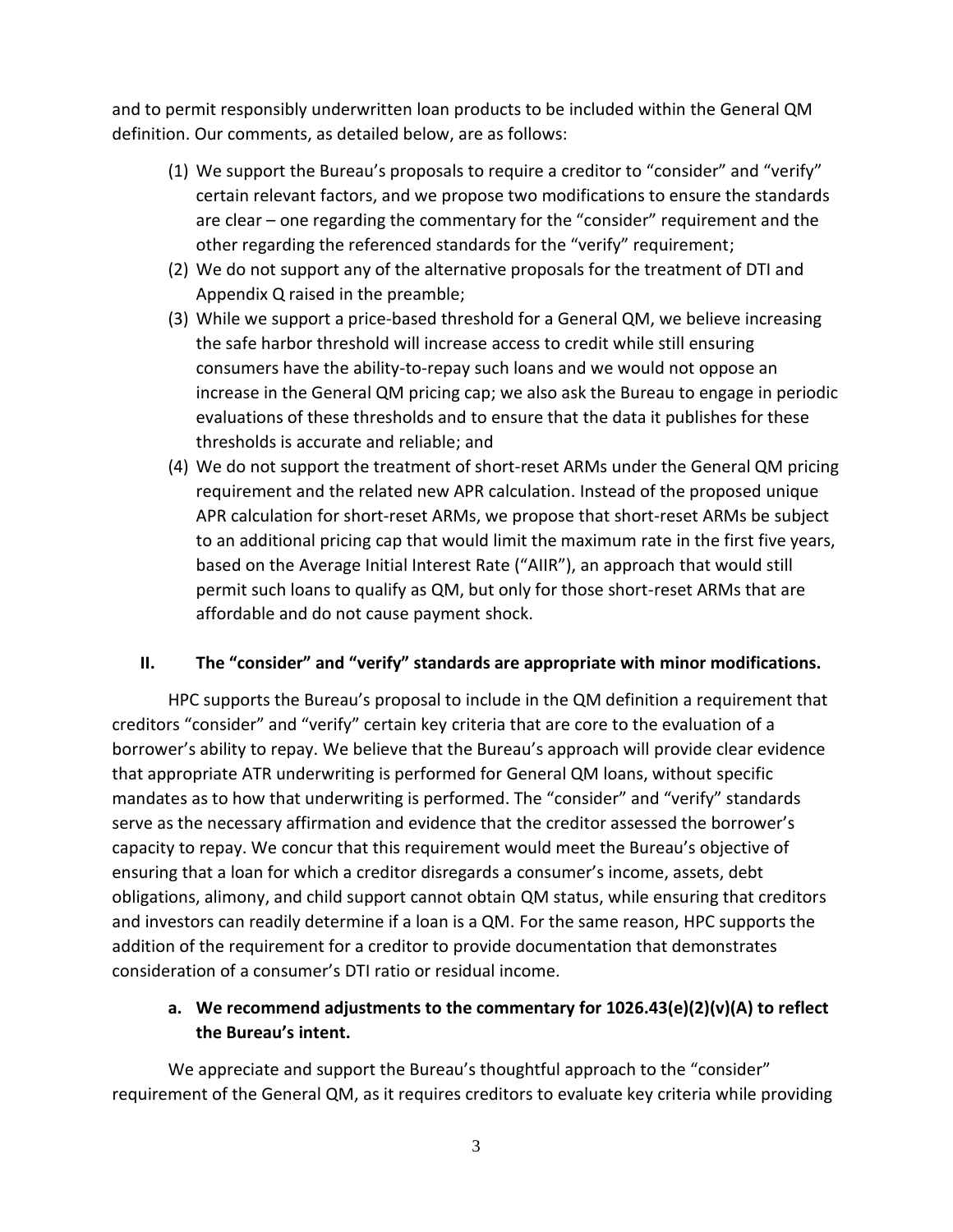an objective standard. As proposed, this standard would ensure that to qualify a loan as QM, a creditor must make an ability to repay determination taking into account key criteria, without dictating the way in which the creditor makes such consideration. If a creditor ignores the required factors (income or assets, debt obligations, alimony, child support, and DTI or residual income) or otherwise does not take them into account as part of its ability-to-repay determination, the loan would not be eligible for QM status. The Bureau's proposal ensures that the creditor performs a proper ability-to-repay evaluation, while providing latitude in how such evaluation is conducted. We appreciate and support the Bureau's proposal.

While we support the Bureau's proposal that a creditor must document that it followed its procedures for considering the listed factors, we recommend minor modifications to the proposed official commentary related to this provision, to reassert the objective nature of this standard. Our proposed revisions are to align the commentary with the rule text and the Bureau's objective that this provision is a simple measure that requires a creditor to demonstrate consideration of the specified factors. Specifically, we propose that the Bureau replace the word "how" with the word "that" in proposed comments  $43(e)(2)(v)(A)-1$  and  $-2$ , as follows:

> "1. C*onsider.* In order to comply with the requirement to consider income or assets, debt obligations, alimony, child support, and monthly debt-to-income ratio or residual income under § 1026.43(e)(2)(v)(A), a creditor must take into account income or assets, debt obligations, alimony, child support, and monthly debt-toincome ratio or residual income in its ability-to repay determination. Under § 1026.25(a), a creditor must retain documentation showing how that it took into account income or assets, debt obligations, alimony, child support, and monthly debt to-income ratio or residual income in its ability-to-repay determination. Examples of such documentation may include, for example, an underwriter worksheet or a final automated underwriting system certification, alone or in combination with the creditor's applicable underwriting standards, that shows how that these required factors were taken into account in the creditor's ability-to-repay determination.

2. *Requirement to consider monthly debt-to-income ratio or residual income.* Section 1026.43(e)(2)(v)(A) does not prescribe specifically how a creditor must consider monthly debt-to-income ratio or residual income. Section 1026.43(e)(2)(v)(A) also does not prescribe a particular monthly debt-to-income ratio or residual income threshold with which a creditor must comply. A creditor may, for example, consider monthly debt-to-income ratio or residual income by establishing monthly debt-to-income or residual income thresholds for its own underwriting standards and documenting how that it applied those thresholds to determine the consumer's ability to repay. A creditor may also consider these factors by establishing monthly debt-to-income or residual income thresholds and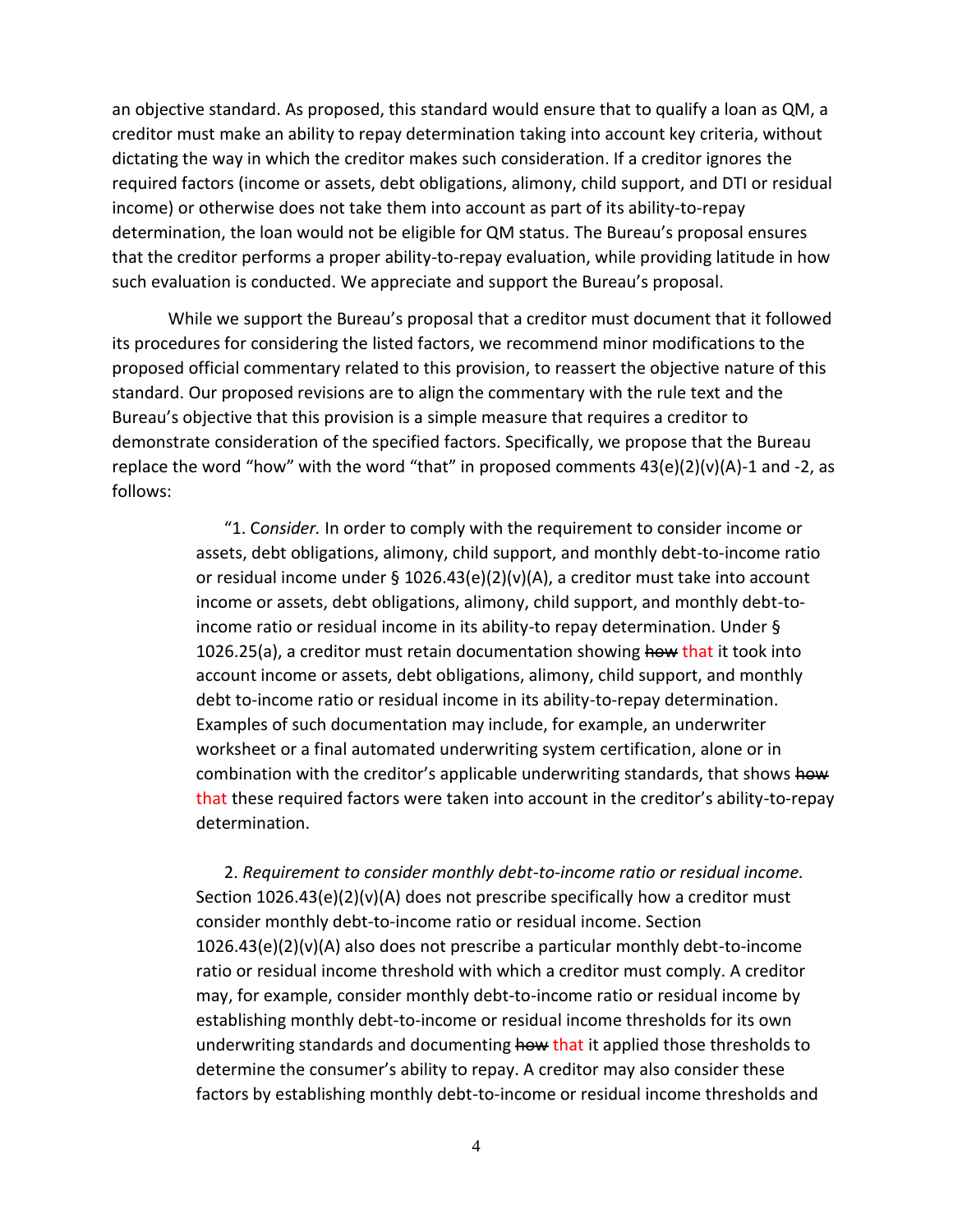exceptions to those thresholds based on other compensating factors, and documenting application of the thresholds along with any applicable exceptions."

These slight modifications to the text will remove any ambiguity regarding the categorical nature of this requirement, leaving no doubt that the creditor must provide evidence of consideration of the key factors of income, debt, and DTI as described in the regulation.

## **b. We recommend changes to the safe harbor for the "verify" requirement to protect innovation.**

The proposed requirement that a creditor verify the borrower's income and debt, as described in more detail in the proposed  $1026.43(e)(2)(v)(B)$ , is integrally related to the "consider" standard, and HPC supports this requirement as another affirmation of the ATR underwriting standards. We particularly appreciate that this provision would provide substantial flexibility for creditors to use innovative verification methods. In addition to allowing for this innovation, the rule could also establish a specific set of identified verification standards to provide certainty that the creditor has satisfied this standard. We support the addition of this optional safe harbor, which may confer an additional level of confidence for lenders and investors.

We also recommend that the list of "safe harbor" guidance that could be included in a final regulation must accommodate future revisions and changes; in other words, the regulation must explicitly permit updates to the standards cited in proposed comment  $43(e)(2)(v)(B)-3.i$ , as discussed in proposed comment  $43(e)(2)(v)(B)-3.i v$ . To be clear, we are concerned that the Proposal indicates that the Bureau may define revisions to the specified standards too narrowly; we believe that the term "substantially similar," as described in the preamble, is unduly restrictive. The Bureau seeks input on whether the commentary should define "substantially similar" as a mere "clarification, explanation, logical extension, or application of a pre-existing proposition in the standard." We are concerned that this proposed definition is too limited, narrowly confining a departure from the existing documented standards to be a slight variation, which may not sufficiently encompass substantive updates and revisions to the standards. This proposed explanation could stifle innovation in verification techniques, which runs counter to one of the Bureau's intents. To ensure that updates and revisions that do not materially stray from the original cited standards can still qualify under this provision, we propose the following language for comment  $43(e)(2)(v)(B)-3.iv$ :

"iv. *Revised versions of standards.* A creditor also complies with §  $1026.43(e)(2)(v)(B)$  where it complies with revised versions of the standards listed in comment  $43(e)(2)(v)(B)-3.i,$  provided that the revised version does not materially deviate from the previous version-two versions are substantially similar."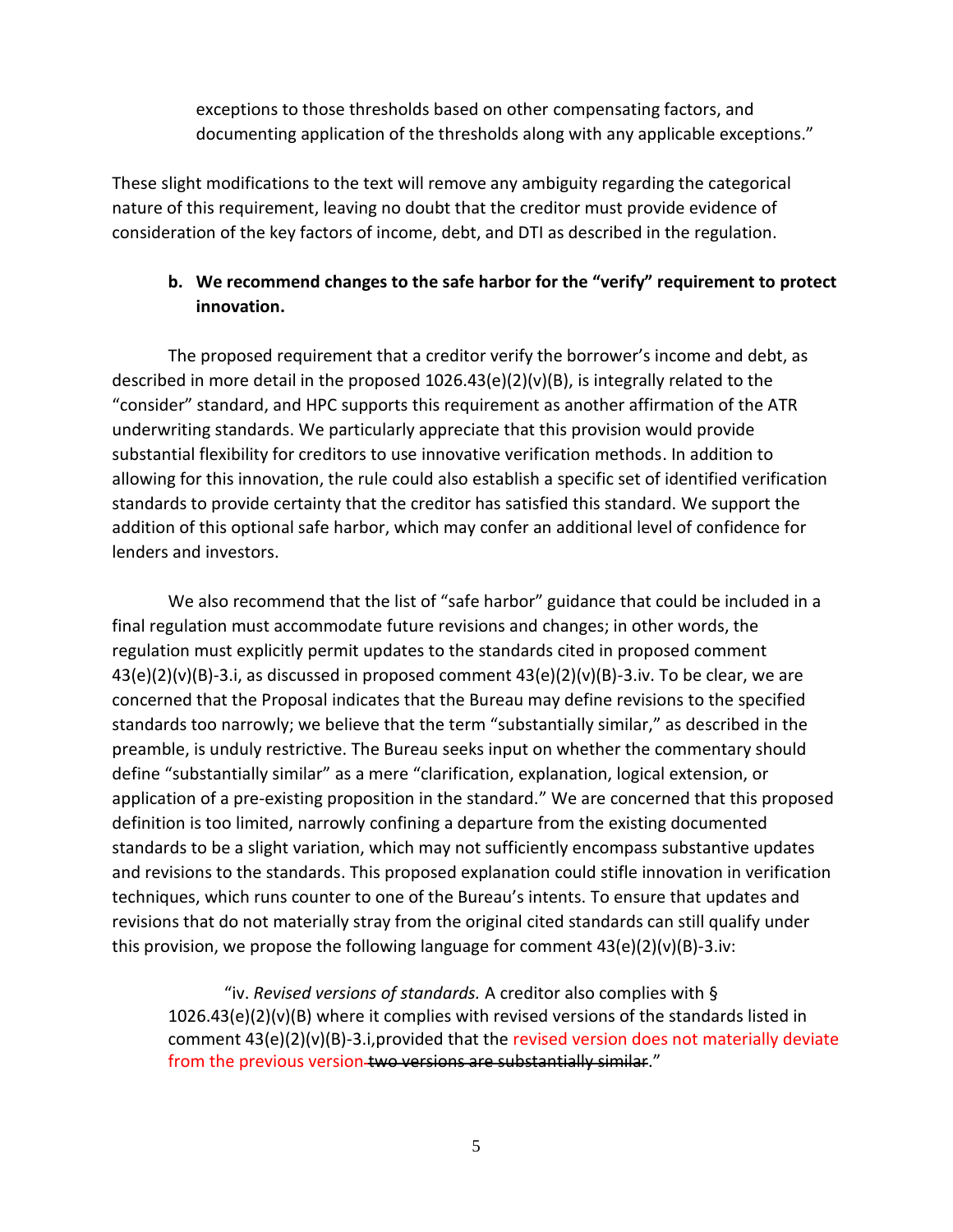This standard would give creditors and investors confidence to rely upon published standards that could be altered and enhanced over time, while also meeting the Bureau's objective that such revisions not undermine the creditor obligations and consumer protections established under the rule.

#### **III. HPC does not support alternatives to the proposed removal of the DTI threshold.**

As we discussed above in Section I, HPC supports the Bureau's proposal to remove the specific DTI threshold and Appendix Q. We acknowledge that the Bureau included in the preamble to the Proposal a systematic assessment of many alternatives to this approach, including maintaining a DTI threshold, allowing the DTI threshold to increase based on compensating factors, and revising Appendix Q. This is evidence that the Bureau has been very deliberate, thoughtful, and pragmatic in considering modifications to the General QM.

HPC does not support any of the alternatives discussed in the Proposal's preamble. We firmly believe that the Bureau is making the right policy choice in its removal of the DTI threshold and Appendix Q – a choice that closely aligns with the original intent of this section of TILA. A return to a set DTI threshold is not the answer, as that would continue to isolate DTI as a standalone factor. The addition of compensating factors to the DTI threshold would add new challenges, amplifying the regulatory complexity by defining a whole new set of standards, further complicating the clear bright-line QM measures, and creating more difficulty in continuously modifying these standards to keep pace with changes in the marketplace. As we noted above, revising Appendix Q to be useful is not pragmatic. In the preamble, the Bureau presents a number of cogent arguments against both this approach and all of the other variations that would maintain reliance on a DTI threshold, and HPC finds the Bureau's arguments to be compelling and accurate.

QM must be a clear, objective, bright-line standard that ensures that qualified borrowers can access affordable credit from institutions engage in responsible lending practices. None of the alternatives discussed in the preamble achieve these goals.

**IV. On the two pricing mechanisms, HPC believes the Safe Harbor QM pricing threshold should be increased and does not oppose an increase in the General QM threshold. HPC also recommends periodic evaluation of these thresholds, and we ask the Bureau to ensure the data it publishes for these thresholds is accurate and reliable.** 

Before we discuss the pricing thresholds for a General QM and safe harbor status, we want to raise an important issue regarding the role of pricing. The addition of a QM pricing cap to the regulation is a feature that reinforces the importance of a thorough assessment of a borrower's ability to repay the mortgage. Pricing has long served as a clear indication of credit risk in mortgage transactions and the use of the new General QM rate spread cap follows this tradition. That said, it is incumbent upon the industry and government regulators to embrace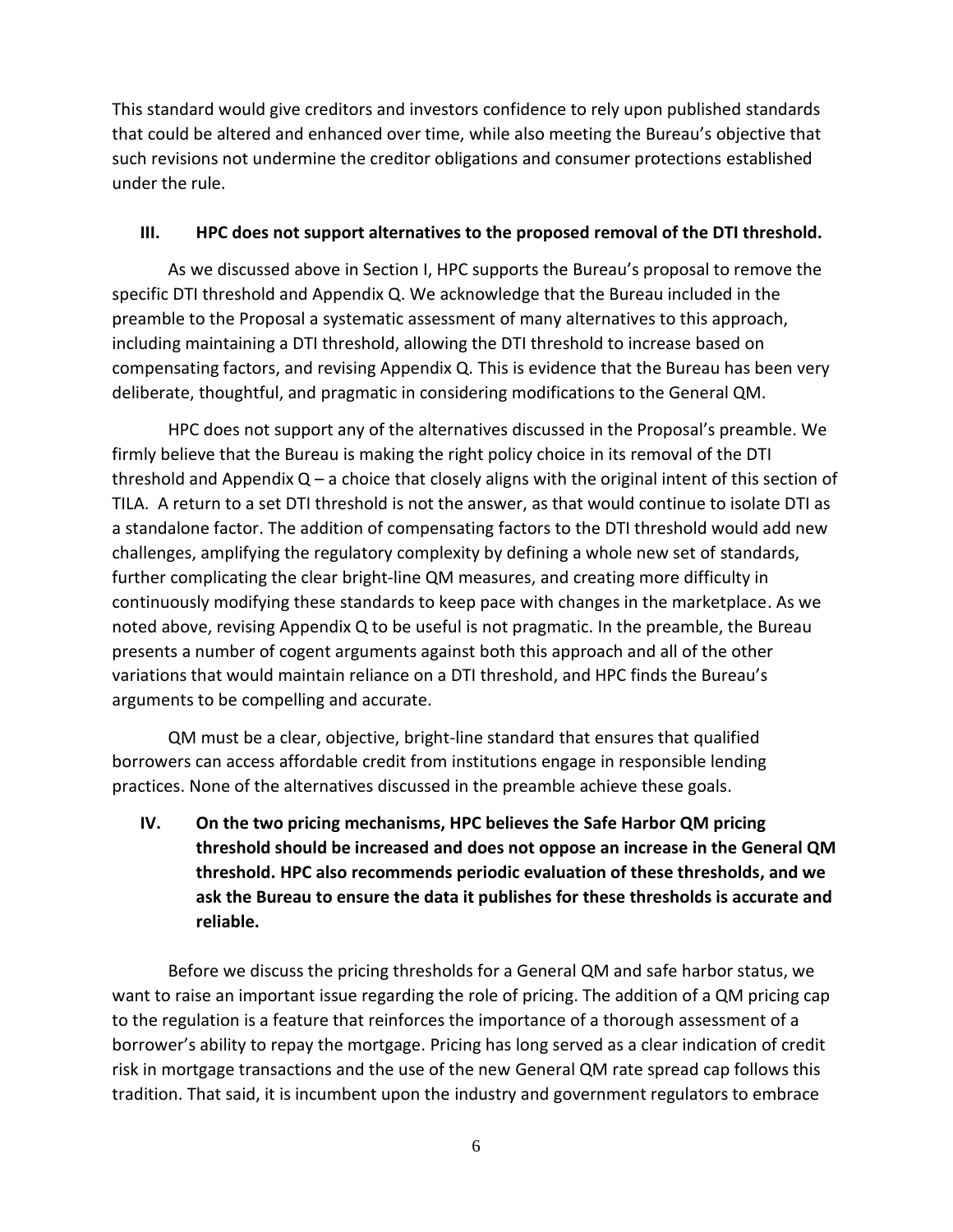and advance the execution and enforcement of critical fair housing and fair lending rules. Housing discrimination in loan pricing – from the intentional to the inadvertent – remains a challenge that must be continuously monitored and addressed and the Bureau has the opportunity in this regulation to reiterate its commitment to this cause. We urge the Bureau to consider articulating explicitly in this rule that the QM designation for mortgages does not deem compliance with the Fair Housing Act and/or the Equal Credit Opportunities Act.

## a. **HPC does not oppose increasing the General QM price-based threshold.**

The Proposal would establish a new price-based requirement for a loan to qualify as a General QM. A loan would meet the price-based threshold if the APR exceeds APOR by less than two percentage points, with different limits for loans with loan amounts less than  $$109,898$  and for subordinate-lien transactions.<sup>3</sup> The Bureau is proposing this price-based threshold as its data and analysis show that a loan's price is a strong indicator of a consumer's ability to repay and is a more holistic and flexible measure of a consumer's ability to repay than DTI alone. The Bureau tentatively concludes that the two percentage points threshold strikes an appropriate balance between ensuring that loans receiving QM status may be presumed to comply with the ability-to-repay provisions and ensuring that access to affordable mortgage credit remains available to consumers.

We concur with the Bureau that pricing is predictive of loan performance. We appreciate the Bureau's careful and thoughtful analysis of the interplay of pricing and delinquency rates. While we are not proposing a specific increase in this threshold, we do not oppose increasing this threshold. Such an increase may allow additional, responsible access to credit, particularly for minority consumers.

# b. **HPC recommends that the Bureau increase the safe harbor threshold to 2 percentage points above APOR.**

The Proposal does not change the pricing threshold that establishes whether a General QM has a conclusive presumption (safe harbor) or a rebuttable presumption for meeting the ability-to-repay requirements. A loan receives safe harbor protection if the APR exceeds APOR by less than 1.5 percentage points (3.5 percentage points for subordinate liens). The Bureau requests comment on whether the rule should retain the current thresholds separating safe harbor from rebuttable presumption General QM loans and specifically requests feedback on whether the Bureau should adopt a higher or lower safe harbor threshold.

Based on our review of relevant data, we recommend the Bureau increase the safe harbor threshold so that a loan receives safe harbor treatment if the APR exceeds APOR by less

<sup>3</sup> Please see *Section V* for our comments on the proposed calculation for the APR on short-reset ARMs for the General QM pricing threshold and the safe harbor threshold.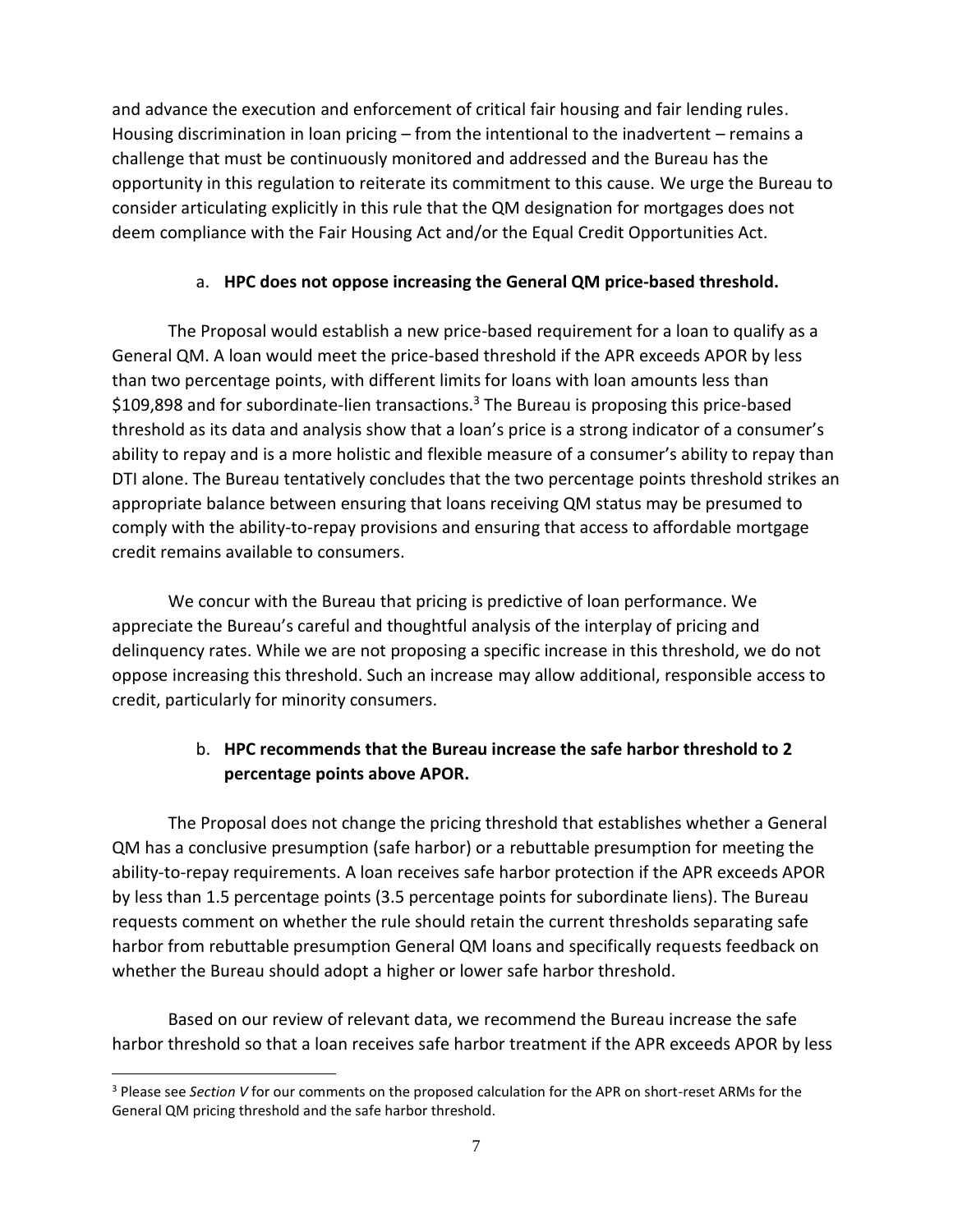than 2 percentage points (4 percentage points for subordinate liens). We believe that by changing this threshold, the Bureau would preserve responsible access to credit without imposing undue risk to borrowers or the market. As detailed in an Urban Institute paper,<sup>4</sup> if the safe harbor threshold is raised from 150 to 200 basis points above APOR, over 75,000 loans would receive safe harbor designation, based on the 2019 Home Mortgage Disclosure Act ("HMDA") data. The analysis shows that such a threshold increase will have a disproportionately more positive impact on purchase lending volumes than on refinance volumes, meaning that this increase will have a meaningful positive impact on homeownership opportunity. Importantly, Blacks and Hispanics would benefit from an increased threshold. These populations are much more likely to have higher rate-spreads on their mortgages than Whites.

To help understand the impact a safe harbor threshold increase would have on defaults, Urban Institute analyzed data from Black Knight McDash and Fannie Mae's single-family historical loan performance data. Urban Institute found that the ever 60 days or more delinquency (D60+) rate for 2013-2018 GSE originations in the 150-200 basis points bucket is 5.3 percent compared to 3.7 percent in the 100-150 basis points bucket, an increase of 1.6 percentage points. In the portfolio space, the D60+ rate increases barely, from 2.7 percent to 2.9 percent, and for PLS, the D60+ rate increase from 2.9 to 3.7 percent. Notably, the default rate for 2013-2018 originations in the 150-200 basis points bucket is the same or less than the default rate for 1999-2004 originations in the up to 50 basis points bucket for all three channels, demonstrating the very low baseline of defaults today. This is likely due to the improvements in underwriting across the industry and the prohibitions on certain product features and practices instituted by the Dodd-Frank Act. While there could be a small increase in defaults, that rate would still be well below reasonable historical levels. Therefore, it makes sense to increase the safe harbor threshold to 200 basis points, to minimally and responsibly expand access to credit, particularly for Blacks and Hispanics.

In addition, raising the safe harbor to 200 basis points over APOR would better align the Bureau's QM safe harbor and FHA's safe harbor. In our previous comment letter in response to the Bureau's ANPR, we also suggested that the Bureau consider some form of alignment between the Bureau's QM safe harbor and that of FHA to help address possible market distortions that shifts more borrowers to FHA.

## c. **HPC recommends the Bureau engage in periodic evaluations of these pricing thresholds**

We recommend that the Bureau explicitly establish periodic evaluations of the General QM pricing threshold and the safe harbor threshold and also reserve the authority to perform assessments and adjustments if market conditions warrant additional consideration. This type

<sup>4</sup> *[The CFPB's Proposed QM Rule Will Responsibly Ease Credit Availability](https://www.urban.org/sites/default/files/publication/102818/the-cfpbs-proposed-qm-rule-will-responsibly-ease-credit-availability-data-show-that-it-can-go-further_1.pdf),* Urban Institute Housing Finance Policy Center, September 2020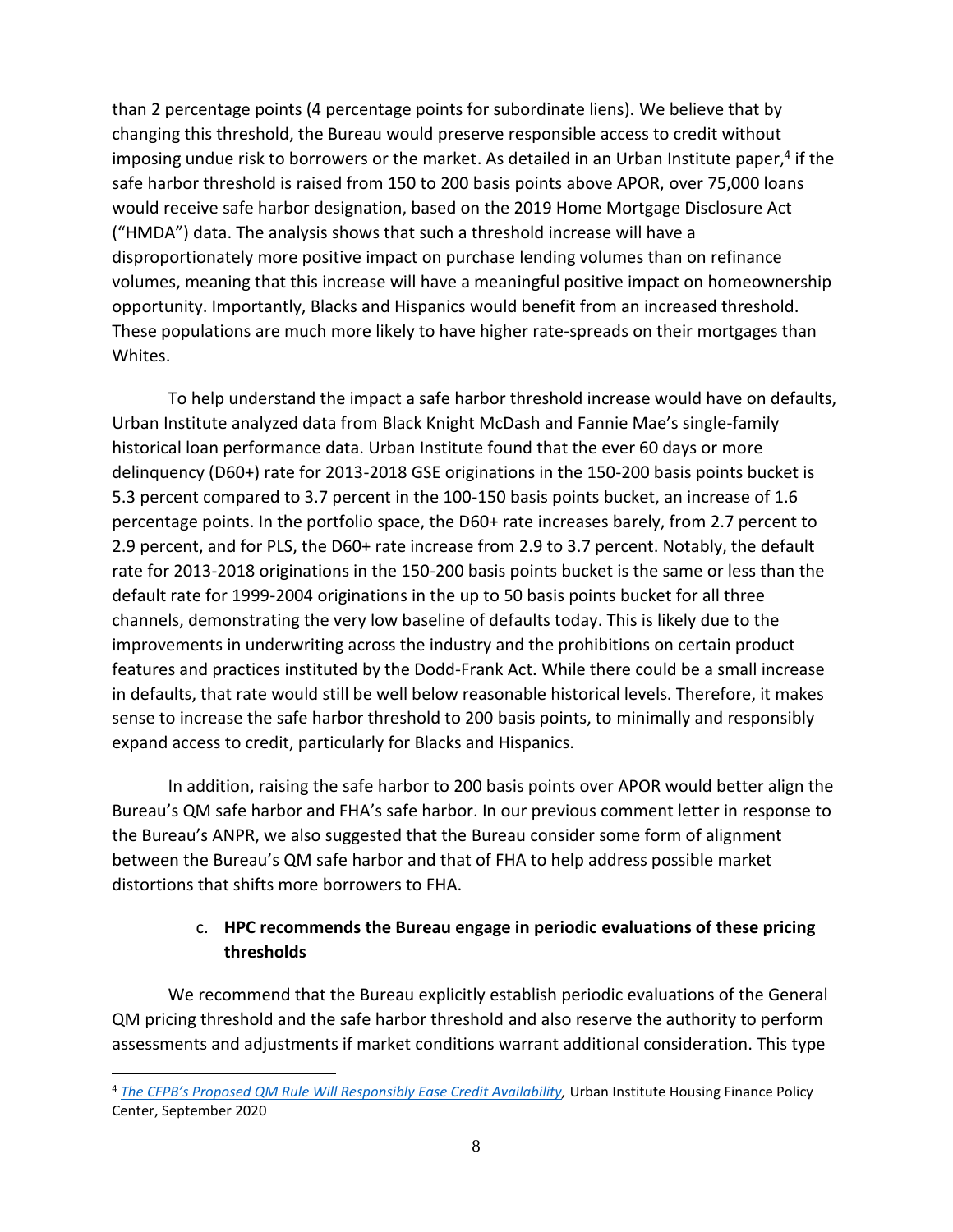of evaluation, both periodic and on an as-needed basis, would provide the opportunity for the Bureau and interested parties, through notice and comment, to consider whether these pricing thresholds are operating as the Bureau intended and permits an efficient, yet public process for adjustment as necessary to maintain access to credit.

## d. **We ask the Bureau to ensure the data it publishes for these thresholds is accurate and reliable.**

The Bureau's proposed General QM pricing threshold, as well as the existing safe harbor threshold, and our proposed test specific to short-reset ARMs, discussed below, rely on data published by the Bureau. In particular, through the Federal Financial Institutions Examination Council's (FFIEC) website, the Bureau publishes the APOR which is necessary to evaluate whether a loan is a QM and whether it qualifies for a safe harbor, and the Average Initial Interest Rate, which is necessary for the HPC proposed short-reset ARM test. Without these reliable data points, creditors, insurers, and investors will be unable to make such determinations. It is therefore critical that the data published by the Bureau be accurate and that creditors can reasonably and safely rely on such data. The Bureau should make clear that if the creditor relied on data published by the Bureau in determining the rate spreads for the various thresholds in the rule, the creditor cannot be held liable if such data later proves to be incorrect. If the Bureau discovers and corrects an error after initial publication of the data, the Bureau must ensure that creditors are aware of such correction and state that such correction does not affect a creditor's reasonable reliance on the initial data published by the Bureau.

## **V. Instead of the Bureau's proposed APR calculation, we propose an additional pricing test for short-reset ARMs.**

We are concerned that the proposed treatment of ARMs for purposes of the General QM pricing standard and the definition of higher-priced covered transaction effectively prohibits from QM eligibility any ARMs that reset in 5-years or less ("short-reset ARMs"). Under the Proposal, short-reset ARMs would have the same APR-spread requirement as fixed rate loans to achieve QM status, except, rather than using the disclosed APR to determine the spread, the APR would be calculated based on the highest rate in the first 5 years. This requirement would effectively prevent many short-reset ARMs with typical adjustment caps from being QM and would introduce unnecessary complications by requiring a different APR calculation. Additionally, this new APR calculation would be used to determine whether a General QM short-reset ARM is a higher-priced covered transaction for purposes of determining whether the loan qualifies for a safe harbor.

We propose an alternative approach that would satisfy the intent of the proposed rule to establish a clear connection between the underwriting requirement for short-reset ARMs and a pricing mechanism to reinforce that requirement. In lieu of the APR calculation using the highest rate in the first five years, the Bureau should impose a constraint on the maximum interest rate in the first five years, using a published data set to ensure an objective measure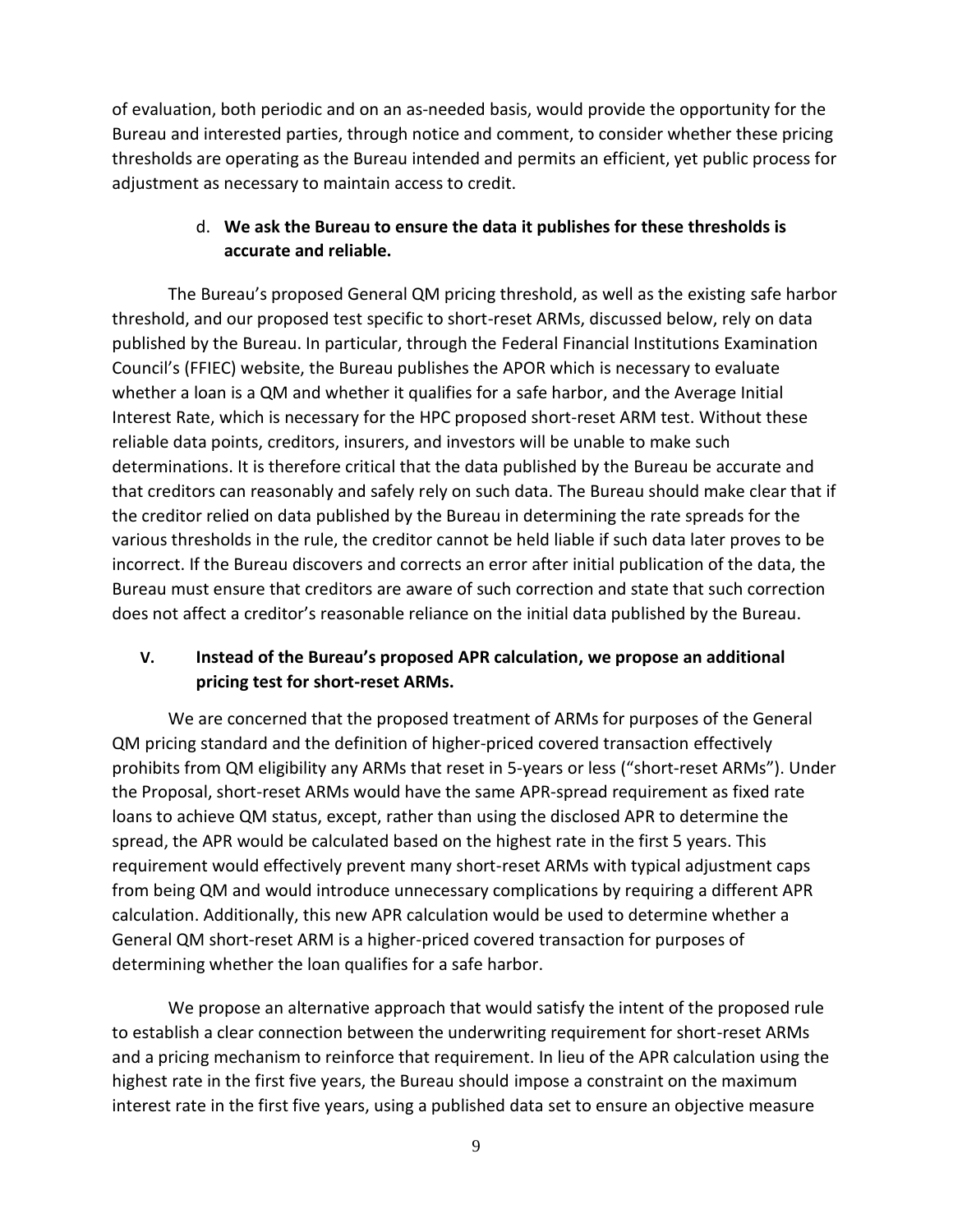against which the rate would be compared. Generally, the highest rate in the first five years reflects a set of rate adjustments that are subject to a cap, which is historically 200 basis points for a 5-year ARM. Therefore, we believe and recommend a sensible, yet conservative, cap for short-reset ARMs to be eligible for QM status is to restrict the maximum rate in the first five years to no more than 250 basis points over the Average Initial Interest Rate ("AIIR") for a comparable ARM loan, which the Bureau publishes on the FFIEC web site.

We view the Bureau's AIIR, as opposed to APOR, as an apples-to-apples test designed to cap any unreasonable payment shocks that may result from rate adjustments that occur during the 60 month period for short-reset ARMs. Please see *Appendix A* for additional analysis performed to inform this recommendation.

This new cap would be separate from, and in addition to, the proposed General QM and safe harbor rate spread thresholds. In addition to meeting the proposed General QM pricing threshold, for a short-reset ARM to be eligible for QM, the highest rate in the first five years cannot exceed the AIIR by 2.5 or more percentage points. The HPC proposal would eliminate the need for a different APR calculation for short-reset ARMs for purposes of the General QM pricing and determining whether a loan is a higher-priced covered transaction, which is relevant for the safe harbor threshold. Instead, the loan's disclosed APR would be used to calculate those spreads.

Our proposal maintains the connection to the TILA QM underwriting requirement for short-term ARMs, which mandates that the creditor use the highest rate in the first five years to calculate the borrower's debt-to-income ratio, without adding a new APR calculation. Please see *Appendix B* for an illustration of this proposal.

We do not believe the Bureau's proposed solution to restrict short-reset ARMs from becoming QMs is the correct path forward. We note that the Bureau's own data showed that the product features and pricing feature (rate spread within 2 percentage points of APOR) substantially reduced the early delinquency rates of short-reset ARMs from 14.9 percent to 5.5 percent. In comparison to the 5.5 percent early delinquency rate for short-reset ARMs, other ARMs have an early delinquency rate of 4.3 percent and fixed-rate mortgages have a rate of 4.2 percent. While we agree that short-reset ARMs may require an additional pricing control, we do not believe this minimal differential in default rates warrants effectively preventing all shortreset ARMs from obtaining QM status.

Additionally, the Proposal would introduce an entirely new APR calculation that would add complexity and confusion. The Proposal uses neither the standard APR calculation that is used for disclosures (a composite rate that reflects the initial rate and subsequent adjustments to the fully-indexed rate) nor the HOEPA APR calculation (using the higher of the introductory rate or fully-indexed rate). Instead, for purposes of the pricing standard in General QM and the safe harbor determination, the APR for short-reset ARMs would be calculated using the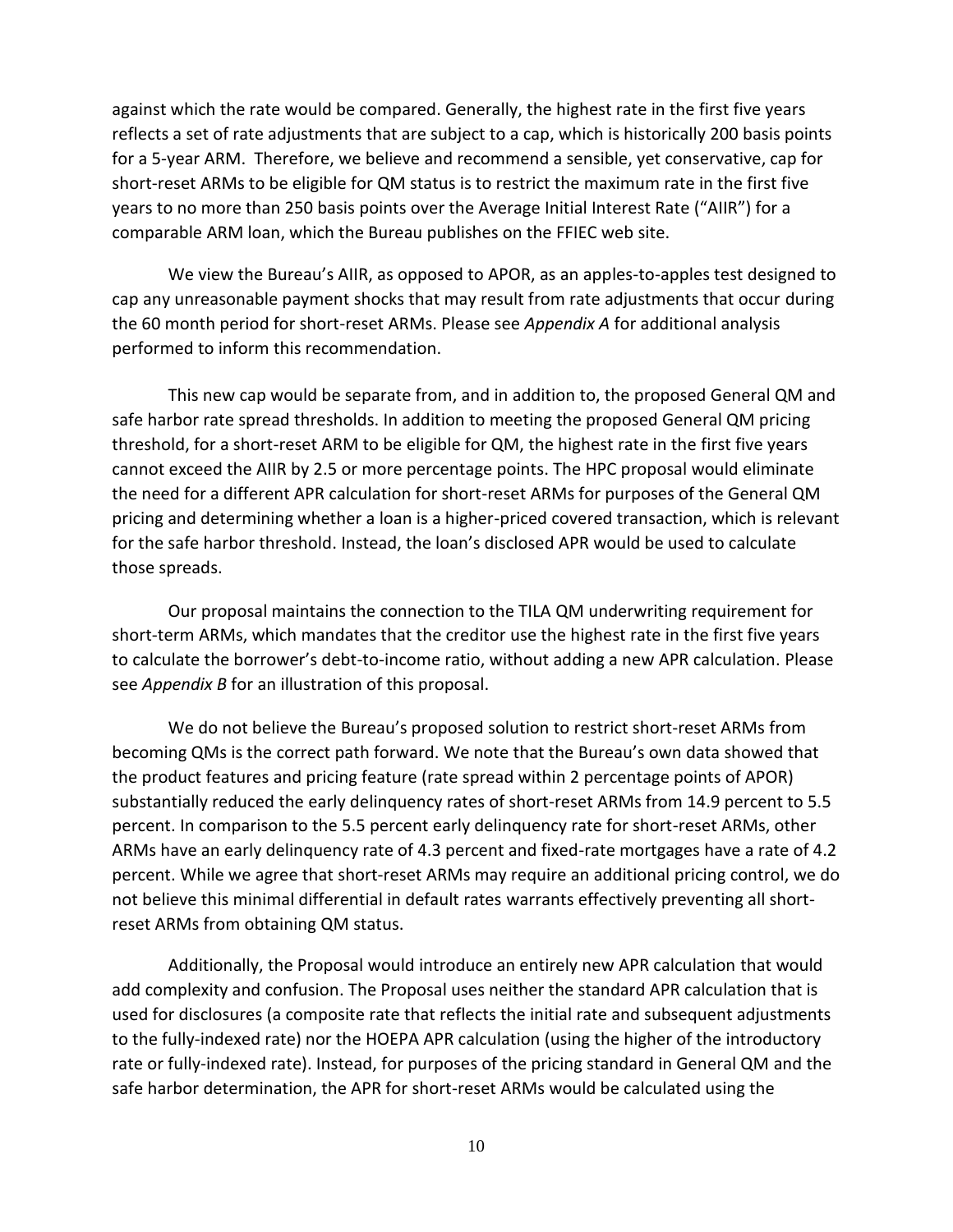maximum interest rate that may apply in the first five years. We do not believe that the introduction of this new APR calculation is warranted or necessary. Given the substantial resources that are being dedicated to the transition away from London Interbank Offer Rate (LIBOR) ARMs to Secured Overnight Financing Rate (SOFR) ARMs (or ARMs based on other reference rates), adding a new APR calculation would require significant implementation time, likely beyond the six months envisioned by the Bureau.

To illustrate the detrimental impact of the Proposal, we applied the Proposal to the new SOFR products released by the GSEs. The new Fannie/Freddie SOFR ARM products include a 3 year/6 month and 5 year/6 month product. These products have a 2 percentage point cap on the first adjustment, a 1 percentage point cap on subsequent adjustments, and a 5 percentage point lifetime cap. These products were developed after considerable consultation with the Alternative Reference Rates Committee (ARRC) and financial regulatory agencies. Under the proposed APR calculation method, the APR on the 3 year/6 month product would be more than 5 percentage points over the initial interest rate, and the APR on the 5 year/ 6 month product would be more than 2 percentage points over the initial interest rate. It would be impossible for the 3 year/6 month product to qualify as a QM, unless its initial rate were less than zero percent. The 5 year/6 month product would need a significantly discounted initial rate to be QM. The Proposal would make these products difficult, if not impossible, to offer to qualifying borrowers.

To reiterate, HPC recommends that, instead of the proposed, operationally onerous treatment of short-reset ARMs, the Bureau should establish a simple-to-execute pricing cap – the highest rate in the first five years cannot exceed AIIR by 2.5 or more percentage points. With this approach, the Bureau could forgo the unique APR calculation and permit creditors to use the standard practice yet have a specialized pricing control that reinforces the TILA underwriting rules for short-reset ARMs.

#### **VI. Effective Date**

The transition to a new QM regime must be smooth and without disruption to the mortgage market. HPC supports the elimination of the GSE Patch and the proposed changes to the General QM, with our recommended modifications noted above, and we support the Bureau's proposal that the effective date of a final rule on General QM would be six months after publication in the Federal Register. The new rule would apply to covered transactions for which creditors receive an application on or after this effective date. We ask that the Bureau be explicit that for applications received prior to the effective date, the old rule is applicable, and that is true for the life of the loan. In other words, the designation of QM at consummation date under the existing rule should be replaced with application date, so that all QM loans are determined at application date – either under the old rules or the new rules. Such clear guidance will help provide certainty to borrowers, creditors, insurers, servicers, and investors.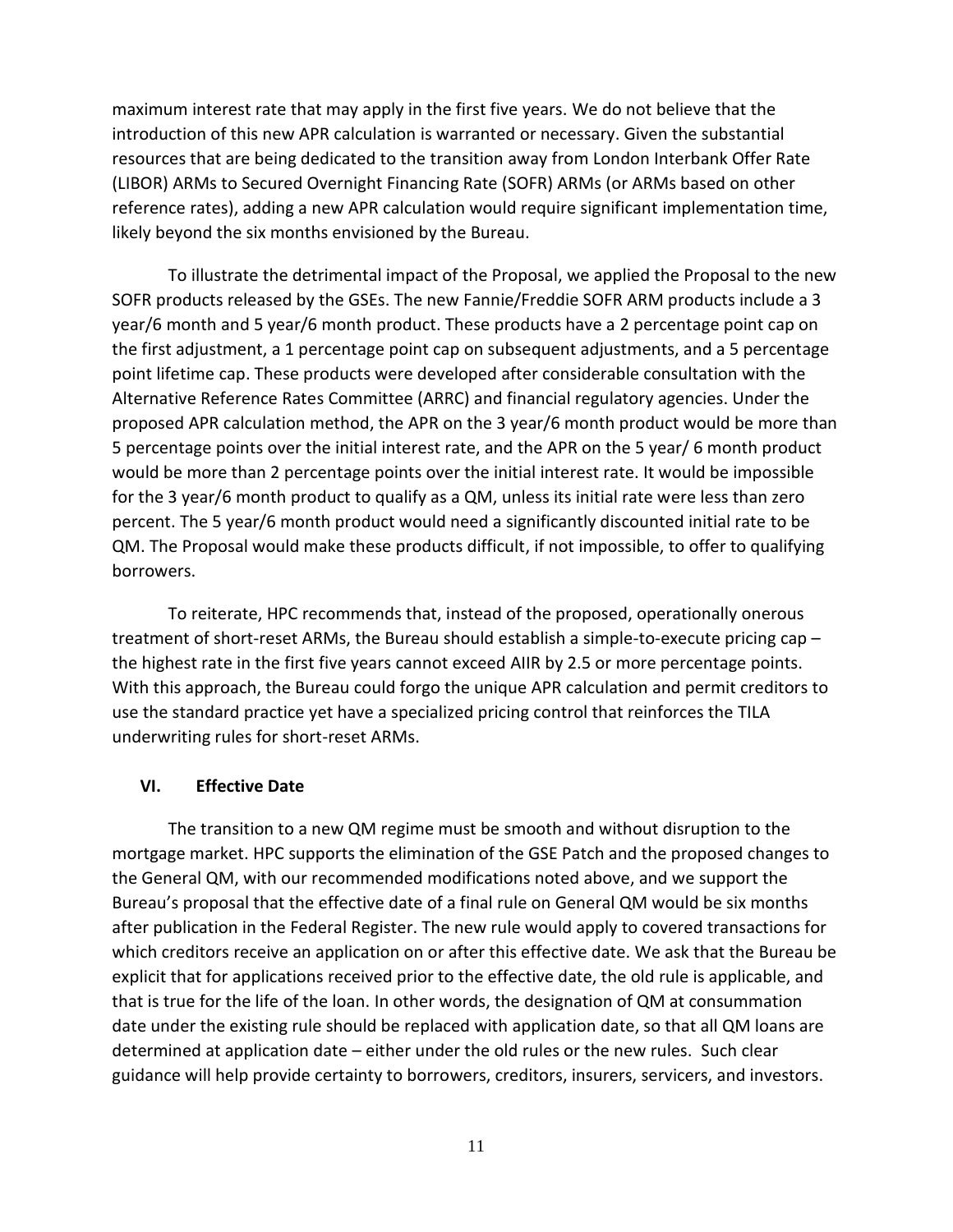Also, as we stated in our comment letter on the extension of the GSE Patch, we ask the Bureau to coordinate with FHFA and the GSEs to achieve this goal.

Again, thank you for the opportunity to comment on this important Proposal that will help ensure that creditworthy borrowers continue to have access to affordable home financing options. Please contact Meg Burns, EVP, at 202-589-1926 with any questions.

Yours truly,

Edward J. Do Marco

Edward J. DeMarco President Housing Policy Council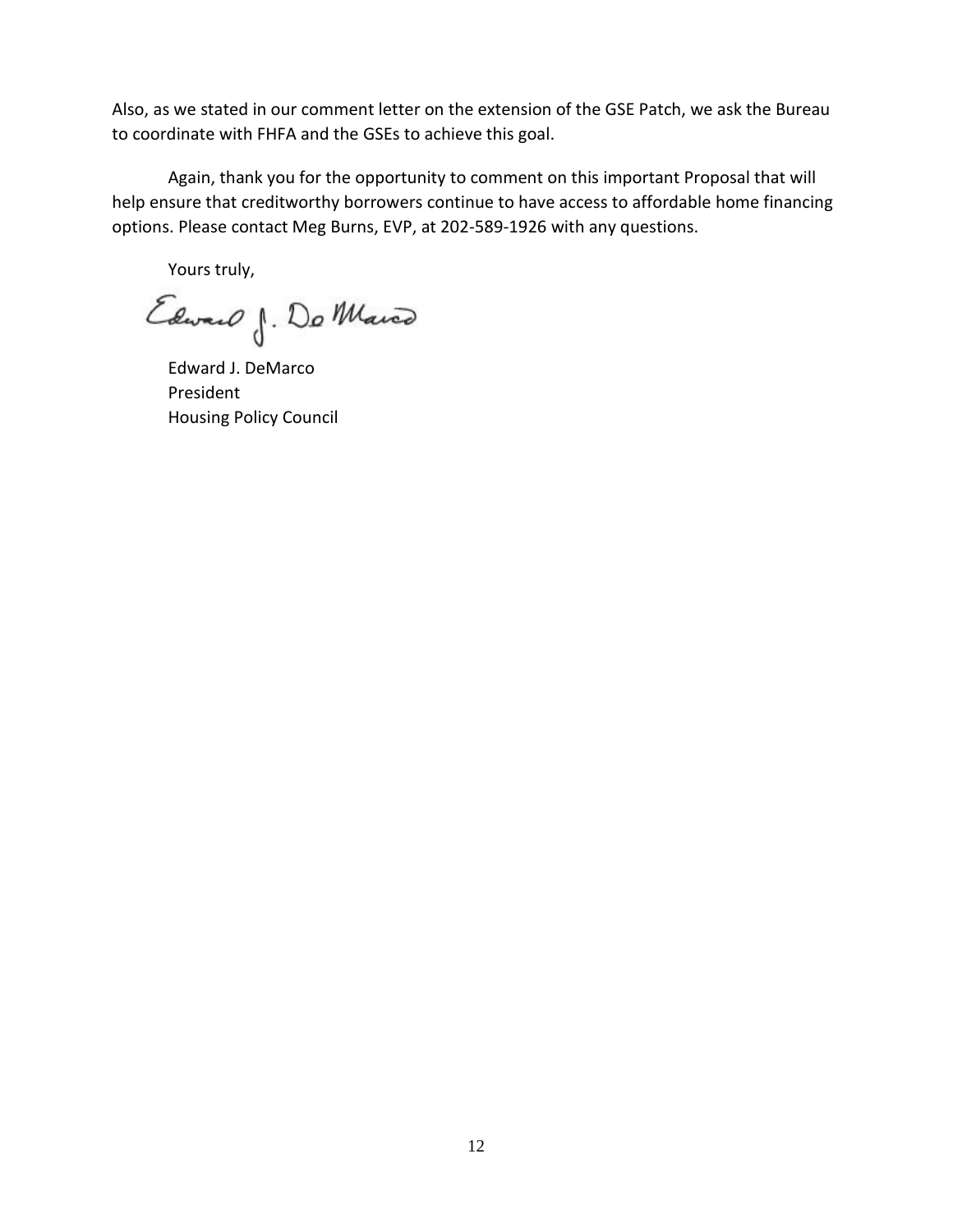### **Appendix A: Short-reset ARM Test Proposal Qualified Mortgage Rule**

## **Background:**

One of QM's statutory requirements for adjustable rate mortgages is that the loans must be underwritten to the maximum possible interest rate permitted under the loan in the first five years. <sup>5</sup> This requirement is generally intended to minimize the risk that the borrower experiences a payment shock when the rate adjusts in the first five years, which may compromise the ability to repay the loan.

Attributes of short-reset ARMs, generally defined as 5/1 or less hybrid ARMs, relevant to this QM statutory requirement include the following:

- **Type of ARM:** such as a 5/1 Hybrid ARM, which fixes the rate for the first 5 years, after which the rate will adjust annually thereafter over the remaining 25 years of the original 30 year term.
- **Initial Interest Rate:** The rate set by the lender for the initial fixed-rate period. The initial interest rate may be set by the lender according to the following approaches:
	- o **Fully Indexed Rate (FIR):** Lenders may set the initial interest rate based on the loan's **Index** plus **Margin**.
		- **Index:** Benchmark rate used by lenders, which floats over time to reflect the lender's changing costs of funds. Examples include 1-Year Treasury or SOFR.
		- **E** Margin: The amount the lender adds on to the index, which may vary according to the loan's credit risk factors but remains constant over the loan term.
	- o **Discounted Rate:** Also known as a teaser rate, when rates are relatively stable, lenders may choose to discount the FIR for the initial fixed period in order to make the product more attractive to borrowers.
	- o **Premium Rate:** When the Index is at record lows and the lender believes the loan Index to be volatile, the lender may choose to charge a premium to the FIR to manage their interest rate risk. It has not been uncommon for the initial interest rate on ARMs to be higher than the FIR over much of the last decade, though this will likely change if interest rates begin to rise in a stable fashion.
- **Periodic Adjustment Cap:** Once the initial fixed rate period has expired, the loan adjusts according to the FIR. The Periodic Adjustment Cap limits the amount that the rate can adjust up or down from one adjustment period to the next. It is common in today's market

 $^5$  The Bureau defines a short-reset ARM to be a loan for which the interest rate may or will change within the first five years after the date on which the first regular periodic payment will be due.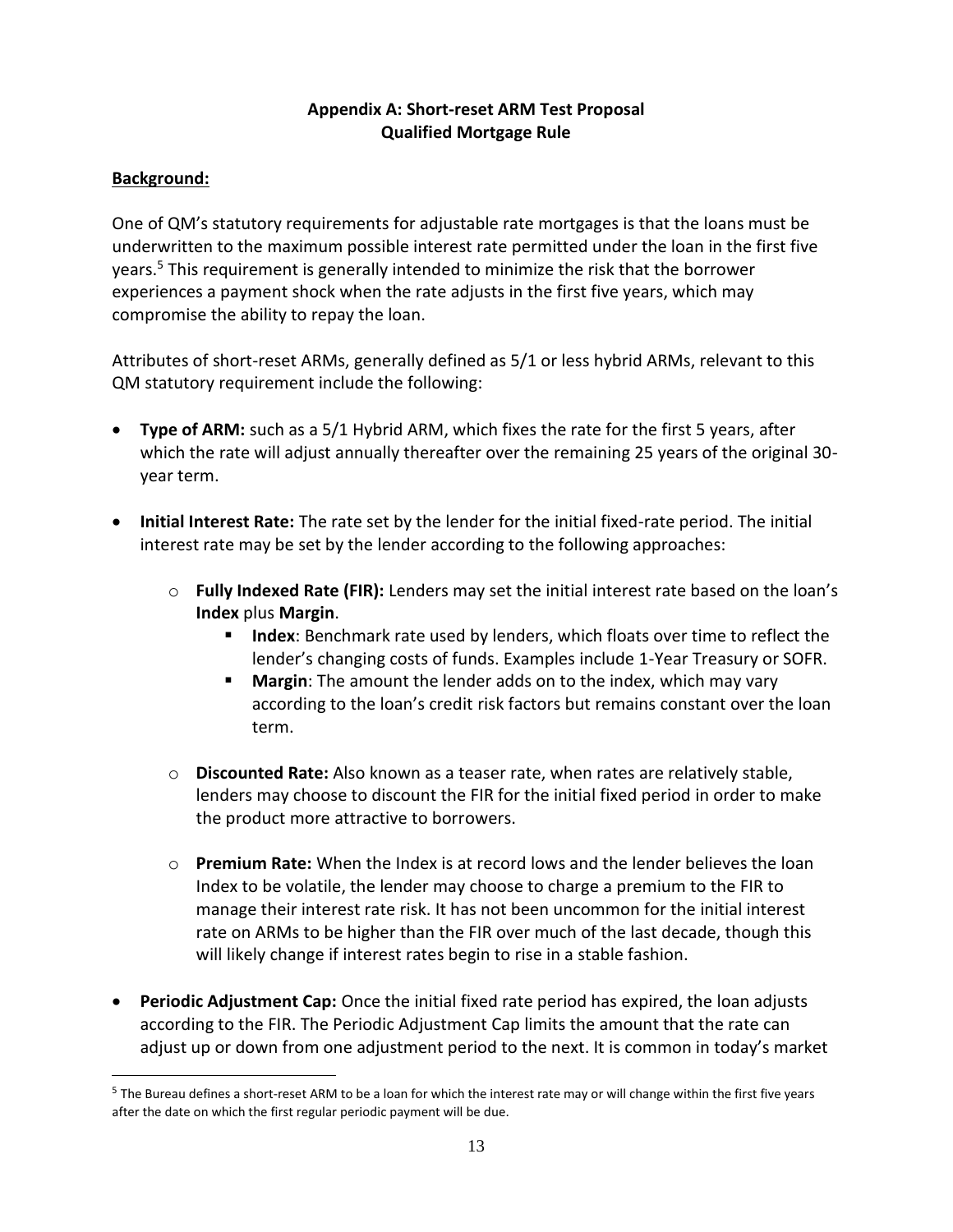for ARMs to have an initial periodic adjustment cap of 2 percentage points followed by subsequent periodic adjustment cap of 2 percentage points every year or 1 percentage point every 6 months.

• **Lifetime Cap:** Limits the interest rate increase over the life of the loan. It is common in today's market for ARMs to have a Lifetime Cap of 5 percentage points.

### **Objectives of the Short-Reset ARM Test:**

Under the current QM rule, most stakeholders are comfortable with the statutory requirement to underwrite the loan to the maximum rate in the first five years, which means that the monthly payment used to calculate the DTI is based upon this maximum rate. Generally, the loan is subject to the to 43 percent DTI ratio limit under the QM General Definition, or, in the case of the GSE Patch, the DTI limits imposed by the GSEs.

However, under the CFPB's proposed General QM Definition rule, both the GSE Patch and the 43 percent DTI ratio will expire, consideration of DTI ratio policy will be left to the lender's discretion, and a price-based approach will determine QM status. This change, in spite of the underwriting requirement of ATR, has left some stakeholders concerned that payment shock risk could reemerge, similar to pre-crisis practices, for borrowers of short-reset ARMs.

To address this concern, CFPB proposed in its rule that lenders run a separate and new APR calculation on all short-reset ARMs, in addition to the normal APR calculation, that applies the maximum rate for the first five years to the full term of the loan. Stakeholders are concerned about the complexity of implementing this proposal. Further, this approach would also make it very difficult for ARMs that reset in the first five years with an initial 2 percent adjustment cap to achieve QM status. An alternative QM eligibility test that would be easier to implement and that allows for 5-year ARMs to qualify is feasible, using market pricing for average interest rates of prime rate loans to effectively cap the amount of payment shock that borrowers of shortreset ARMs can experience.

#### **Structure of the Proposed Short-Reset ARM Test:**

In addition to the QM rate spread cap proposed by the CFPB, which requires QM mortgages to have an APR that does not exceed APOR by more than 200 basis points and the QM safe harbor rate spread threshold, which allows conclusive presumption that a QM fulfills ATR for those QMs with an APR that does not exceed APOR by more than 150 basis points, short reset ARMs would be subject to a third pricing cap. This new cap would be designed to reinforce the statutory underwriting obligation described above, which is intended to ensure that a borrower has the ability to repay a short-reset ARM over the long term.

The test would compare the maximum interest rate on the ARM in the first 5 years with the average prime initial interest rate plus 250 basis points for a similar product. Specifically: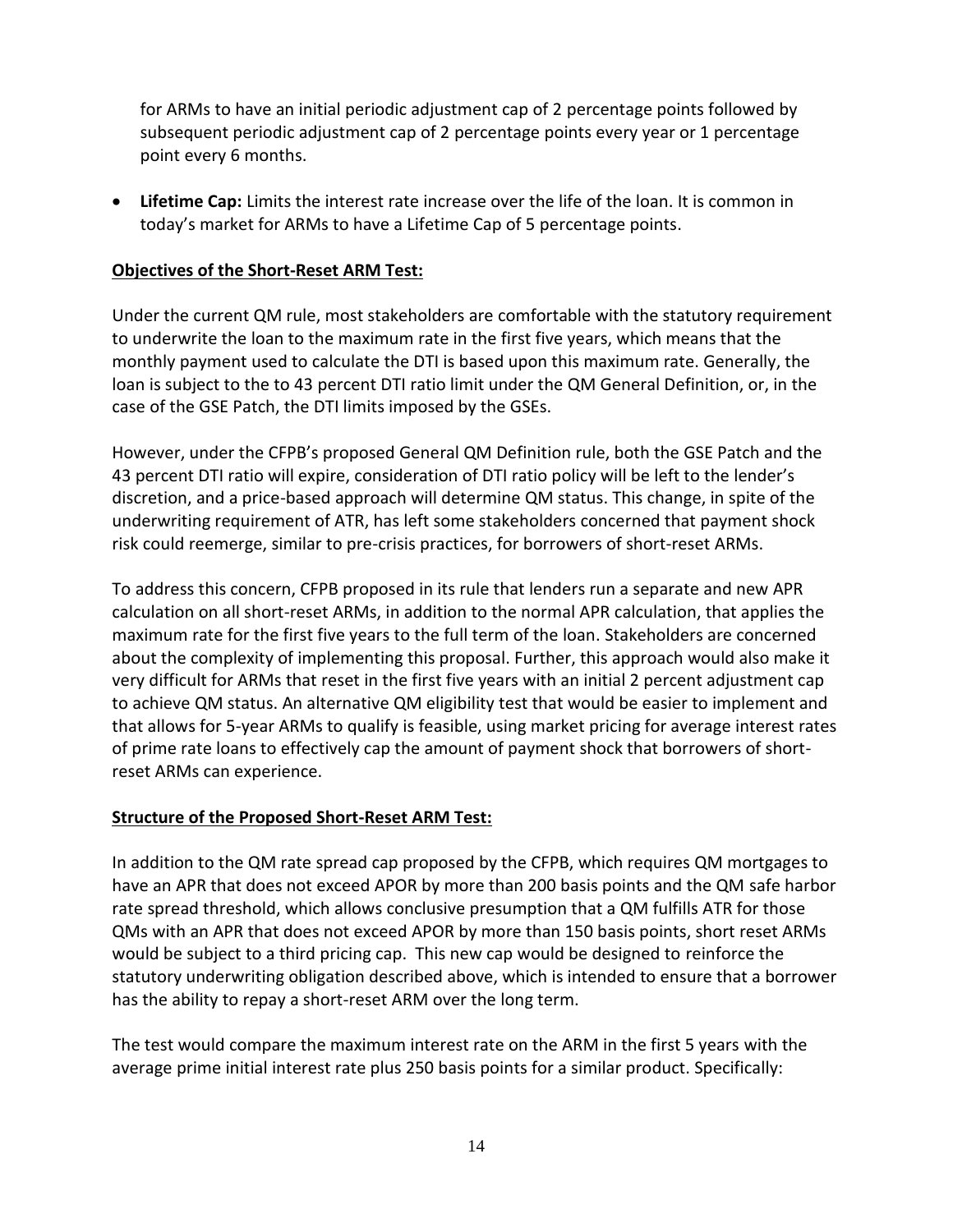*If Loan's Maximum Interest Rate in the First Five Years ([the Loan's Initial Interest Rate] plus [the sum of the Initial and any subsequent Periodic Adjustment Caps that apply within the first 60 months of the loan term]) <= Reasonable Payment Shock Cap ([CFPB Average Initial Interest Rate] plus 250 bps], then loan that satisfies all other QM requirements = QM, else loan = Non-QM.*

As outlined in the above rule, the left hand side of the equation would calculate **the maximum possible interest rate on the loan in the first five years** by summing the initial interest rate set by the lender for the initial fixed-rate period, as well as the Initial and any subsequent Periodic Adjustment Caps that apply up to the 60 month mark in the loan term. In the case of a 5-1 ARM, there would be just one adjustment to consider, generally of 200 basis points.

The right-hand side of the equation would calculate a **reasonable payment shock cap** to apply as a basis of comparison against the maximum rate on the loan in the first five years. We propose to do this by taking the CFPB's Average Initial Interest Rate (i.e., the average initial interest rate offered by lenders for prime loans) and adding to it a 250 basis point allowable buffer reflecting the industry standard Periodic Adjustment Cap for short-reset ARMs and then adding to that an additional allowable buffer of 50 basis points in risk-based pricing that may be reflected in the Loan's Initial Interest Rate.

The following provides an illustrative example:

- Date of Loan Origination =  $7/1/2010$
- Loan Type =  $5/1$  Hybrid ARM
- Loan Initial Interest Rate = 4.5 percent
- First Periodic Adjustment Cap = 2 percentage points
- Maximum rate in first 5 years = 6.5 percent
- CFPB Average Initial Interest Rate = 4.44 percent
- Permissible increase = 2.5 percent
- Test =  $6.94$  percent

Because Loan's Maximum Interest Rate in First Five Years (6.5 percent) <= Reasonable Payment Shock Rate Cap (6.94 percent), the loan is a QM.

### **Empirical Evidence:**

To test and evaluate the market impacts of this approach, we asked CoreLogic to use its Loan Level Market Analytics (LLMA) loan performance data to run a batch of historical loans through this test to ascertain how many loans would have retained QM status under this Short-Reset ARM Test.

**Data:** CoreLogic LLMA 2010 Originated Loans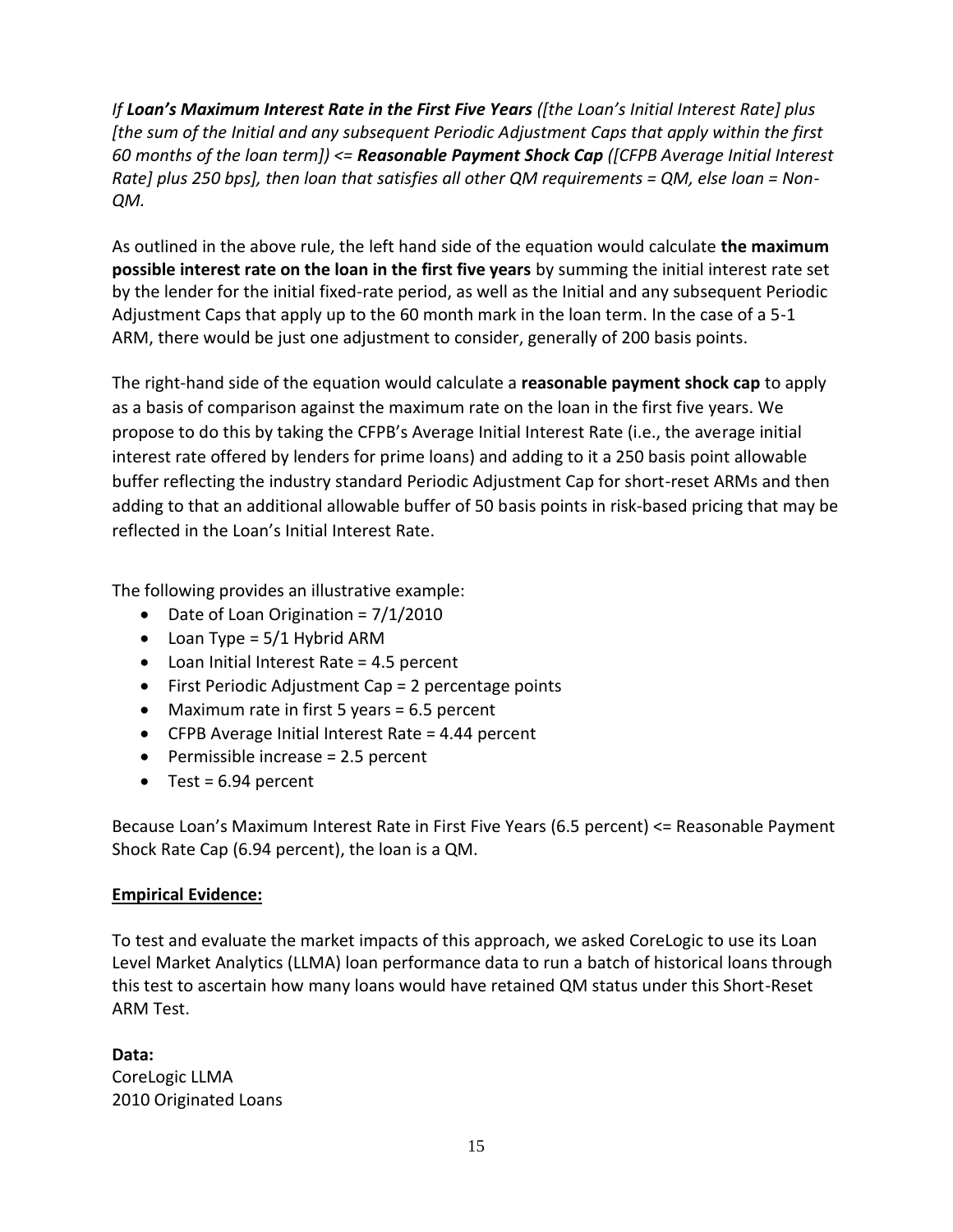## 5/1 Hybrid Arms 163,558 Loan Count

#### **Results:**

| 2010 Vintage - 5/1 Hybrid ARMs  |                |                | CFPB Average Initial Interest Rate plus [Periodic Adjustment Caps plus Risk-Based Pricing Buffers @]: |                |                |  |
|---------------------------------|----------------|----------------|-------------------------------------------------------------------------------------------------------|----------------|----------------|--|
| Total Loan Count - 163.558      | <b>250 Bps</b> | <b>300 Bps</b> | <b>350 Bps</b>                                                                                        | <b>400 Bps</b> | <b>450 Bps</b> |  |
| <b>IQM Loans</b>                | 144.579        | 161.037        | 163.284                                                                                               | 163.524        | 163.549        |  |
| Non-OM Loans                    | 18.979         | 2.521          | 274                                                                                                   | 34             |                |  |
| Non-QM population as % of total | 11.6%          | 1.5%           | 0.2%                                                                                                  | 0.0%           | 0.0%           |  |

#### **Why Not Use APOR in the Test?:**

This is also a reasonable option; use of the APOR threshold in place of the CFPB Average Initial Interest Rate remains a viable option the CFPB should consider. Our recommendation to use the CFPB Average Initial Interest Rate is based on the following considerations:

#### **Considerations arguing in favor of using CFPB Average Initial Interest Rate:**

- As a test designed to cap any unreasonable payment shocks that may result from rate adjustments that occur during the 60 month period for short-reset ARMs, we view CFPB Average Initial Interest Rate as an apples-to-apples test that uses market-pricing of average initial interest rates offered by lenders for prime rate loans combined with industry best practice buffers for periodic interest rate caps and risk-based pricing premium on loan margin.
- APOR is based on an average of APRs calculated by CFPB. The APR itself is calculated as a composite of the Average Initial Interest Rate (during the initial fixed-rate period of the loan term) and the Average Fully-Indexed Rate (during the remaining term of the loan), also factoring Average Points and Fees. Reviewing historical data, there is an observable, unpredictable, and at times significant spread between the loan's initial interest rate and the fully-indexed rate (in either direction), resulting in APRs (and by extension APORs) that can be significantly higher or lower than the CFPB Average Initial Interest Rate.
- The following tables demonstrate the observable, yet inconsistent spread between APOR and Average Initial Interest Rate, looking at weekly survey from the start of May through end of August of 2010 and 2020, respectively.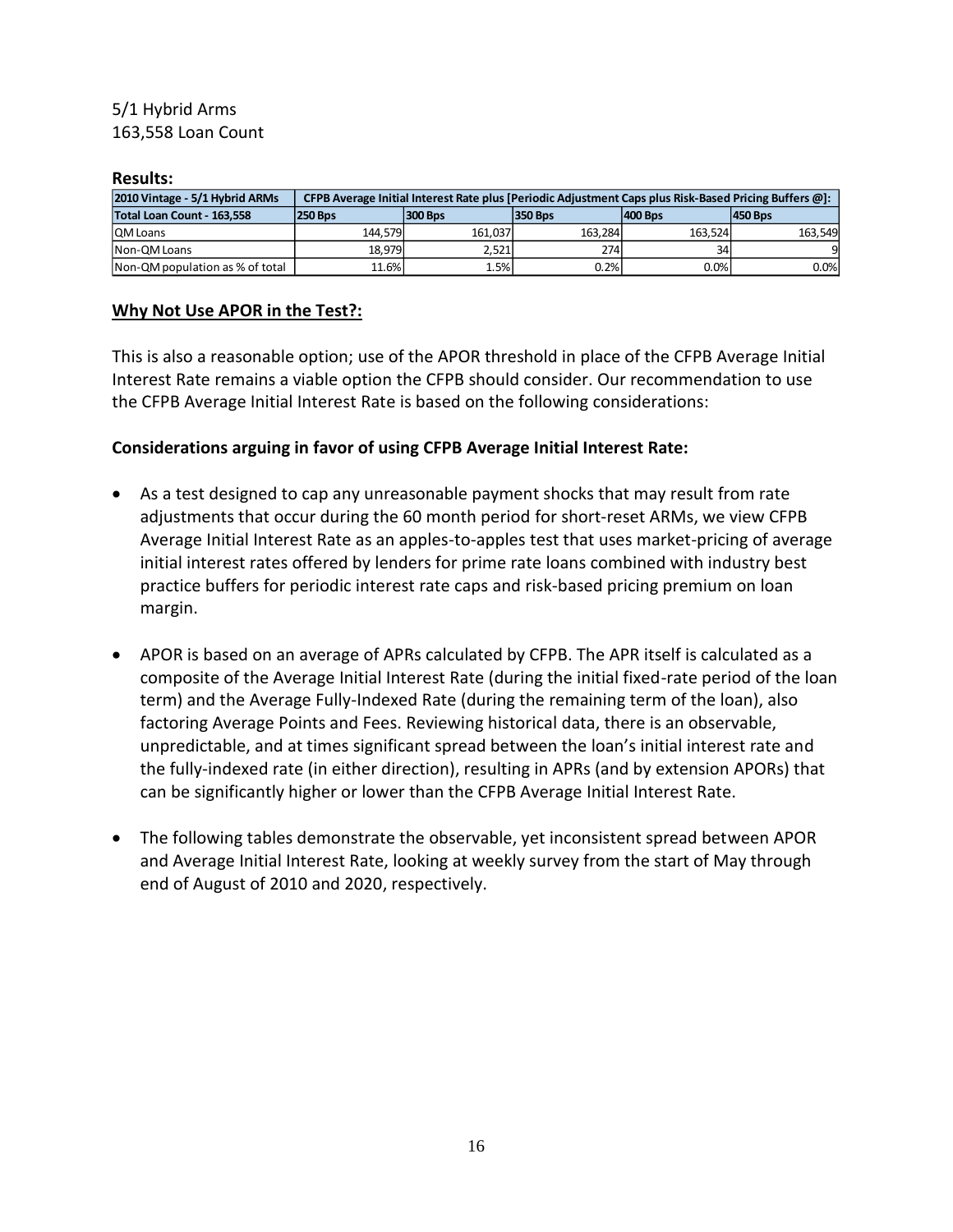|           | 5-Year ARM                                                                                                                                     |     |      |              |      |      |                    |  |  |
|-----------|------------------------------------------------------------------------------------------------------------------------------------------------|-----|------|--------------|------|------|--------------------|--|--|
| Date      | Average Initial Interest Rate Average Points & Fees Average Margins 1-Year Treasury Index Average Fully-Indexed Rate APOR Spread (APOR - AIIR) |     |      |              |      |      |                    |  |  |
| 5/7/2020  | 3.17                                                                                                                                           | 0.3 | 2.75 | 0.15         | 2.9  | 3.02 | $-0.15$            |  |  |
| 5/14/2020 | 3.18                                                                                                                                           | 0.3 | 2.75 | 0.15         | 2.9  | 3.03 | $-0.15$            |  |  |
| 5/21/2020 | 3.17                                                                                                                                           | 0.4 | 2.75 | 0.16         | 2.91 | 3.03 | $-0.14$            |  |  |
| 5/28/2020 | 3.13                                                                                                                                           | 0.4 | 2.75 | 0.17         | 2.92 | 3.03 | $-0.1$             |  |  |
| 6/4/2020  | 3.1                                                                                                                                            | 0.4 | 2.75 | 0.17         | 2.92 | 3.01 | $-0.09$            |  |  |
| 6/11/2020 | 3.1                                                                                                                                            | 0.4 | 2.75 | 0.19         | 2.94 | 3.03 | $-0.07$            |  |  |
| 6/18/2020 | 3.09                                                                                                                                           | 0.4 | 2.75 | 0.19         | 2.94 | 3.02 | $-0.07$            |  |  |
| 6/25/2020 | 3.08                                                                                                                                           | 0.5 | 2.75 | 0.17         | 2.92 | 3.01 | $-0.07$            |  |  |
| 7/2/2020  | 3                                                                                                                                              | 0.3 | 2.75 | 0.16         | 2.91 | 2.96 | $-0.04$            |  |  |
| 7/9/2020  | 3.02                                                                                                                                           | 0.3 | 2.75 | 0.14         | 2.89 | 2.96 | $-0.06$            |  |  |
| 7/16/2020 | 3.06                                                                                                                                           | 0.3 | 2.75 | 0.14         | 2.89 | 2.98 | $-0.08$            |  |  |
| 7/23/2020 | 3.09                                                                                                                                           | 0.3 | 2.75 | 0.14         | 2.89 | 2.98 | $-0.11$            |  |  |
| 7/30/2020 | 2.94                                                                                                                                           | 0.4 | 2.75 | 0.11         | 2.86 | 2.94 | $\Omega$           |  |  |
| 8/6/2020  | 2.9                                                                                                                                            | 0.4 | 2.75 | 0.14         | 2.89 | 2.92 | 0.02               |  |  |
| 8/13/2020 | 2.9                                                                                                                                            | 0.4 | 2.75 | 0.14         | 2.89 | 2.92 | 0.02               |  |  |
| 8/20/2020 | 2.91                                                                                                                                           | 0.3 | 2.75 | 0.12         | 2.87 | 2.91 | 0                  |  |  |
| 8/27/2020 | 2.91                                                                                                                                           | 0.2 | 2.75 | 0.13         | 2.88 | 2.91 | 0                  |  |  |
|           |                                                                                                                                                |     |      |              |      |      |                    |  |  |
|           |                                                                                                                                                |     |      | 5-Year ARM   |      |      |                    |  |  |
| Date      | Average Initial Interest Rate Average Points & Fees Average Margins 1-Year Treasury Index Average Fully-Indexed Rate APOR Spread (APOR - AIIR) |     |      |              |      |      |                    |  |  |
| 5/6/2010  | 3.97                                                                                                                                           | 0.7 | 2.74 | 0.34         | 3.08 | 3.5  | $-0.47$            |  |  |
| 5/13/2010 | 3.95                                                                                                                                           | 0.6 | 2.74 | 0.4          | 3.14 | 3.47 | $-0.48$            |  |  |
| 5/20/2010 | 3.91                                                                                                                                           | 0.6 | 2.74 | 0.34         | 3.08 | 3.43 | $-0.48$            |  |  |
| 5/27/2010 | 3.97                                                                                                                                           | 0.7 | 2.75 | 0.37         | 3.12 |      |                    |  |  |
| 6/3/2010  | 3.94                                                                                                                                           |     |      |              |      | 3.47 | $-0.50$            |  |  |
| 6/10/2010 |                                                                                                                                                | 0.7 | 2.74 | 0.38         | 3.12 | 3.46 | $-0.48$            |  |  |
|           | 3.92                                                                                                                                           | 0.7 | 2.75 | 0.34         | 3.09 | 3.44 | $-0.48$            |  |  |
| 6/17/2010 | 3.89                                                                                                                                           | 0.7 | 2.75 | 0.28         | 3.03 | 3.41 | $-0.48$            |  |  |
| 6/24/2010 | 3.84                                                                                                                                           | 0.7 | 2.74 | 0.29         | 3.03 | 3.37 | $-0.47$            |  |  |
| 7/1/2010  | 3.79                                                                                                                                           | 0.7 | 2.75 | 0.32         | 3.07 | 3.37 | $-0.42$            |  |  |
| 7/8/2010  | 3.75                                                                                                                                           | 0.7 | 2.74 | 0.3          | 3.04 | 3.36 | $-0.39$            |  |  |
| 7/15/2010 | 3.85                                                                                                                                           | 0.7 | 2.74 | 0.27         | 3.01 | 3.37 | $-0.48$            |  |  |
| 7/22/2010 | 3.79                                                                                                                                           | 0.6 | 2.74 | 0.27         | 3.01 | 3.33 | $-0.46$            |  |  |
| 7/29/2010 | 3.76                                                                                                                                           | 0.7 | 2.75 | 0.3          | 3.05 | 3.35 | $-0.41$            |  |  |
| 8/5/2010  | 3.63                                                                                                                                           | 0.6 | 2.74 | 0.27         | 3.01 | 3.28 | $-0.35$            |  |  |
| 8/12/2010 | 3.56                                                                                                                                           | 0.7 | 2.74 | 0.25         | 2.99 | 3.24 | $-0.32$            |  |  |
| 8/19/2010 | 3.56                                                                                                                                           | 0.6 | 2.74 | 0.25<br>0.25 | 2.99 | 3.24 | $-0.32$<br>$-0.31$ |  |  |

• Notably, the Average Initial Interest Rate was higher than the APOR in every 2010 and 2020 survey month with the exception of 3 weeks in 2020. Equally notable is that the average spread between APOR and Average Initial Interest Rate was 6.4 bps for 2020 survey weeks compared to 42.9 bps for 2010. To wit, when CoreLogic uses the APOR in the same test (as opposed to the CFPB's Average Initial Interest Rate), significantly fewer loans in the 2010 test data set achieve QM status. The following table illustrates the impact on QM eligibility using APOR. We feel these results lend more evidence to the contention that comparing the loan's maximum interest rate in the first five years to the CFPB Average Initial Interest Rate index will result in a more apples-to-apples comparison.

| 2010 Vintage - 5/1 Hybrid ARMs  | Average Prime Offer Rate (APOR) plus [Periodic Adjustment Caps plus Risk-Based Pricing Buffers @]: |                |                |                |                |                |         |
|---------------------------------|----------------------------------------------------------------------------------------------------|----------------|----------------|----------------|----------------|----------------|---------|
| Total Loan Count - 163.558      | <b>250 Bps</b>                                                                                     | <b>275 Bps</b> | <b>300 Bps</b> | <b>325 Bps</b> | <b>350 Bps</b> | <b>375 Bps</b> | 400 Bps |
| <b>QM Loans</b>                 | 105.186                                                                                            | 136.334        | 152.576        | 159.612        | 162.149        | 162.994        | 163.361 |
| Non-OM Loans                    | 58.372                                                                                             | 27.224         | 10,982         | 3.946          | 1,409          | 564            | 197     |
| Non-QM population as % of total | 35.7%                                                                                              | 16.6%          | 6.7%           | 2.4%           | 0.9%           | 0.3%           | 0.1%    |

#### **Considerations arguing in favor of using APOR nonetheless:**

• While CFPB Average Initial Interest Rate may provide for a more apples-to-apples comparison, it is also fair to argue that APOR is a long-standing test used by CFPB for market pricing index purposes, including most notably as the basis for the overarching QM-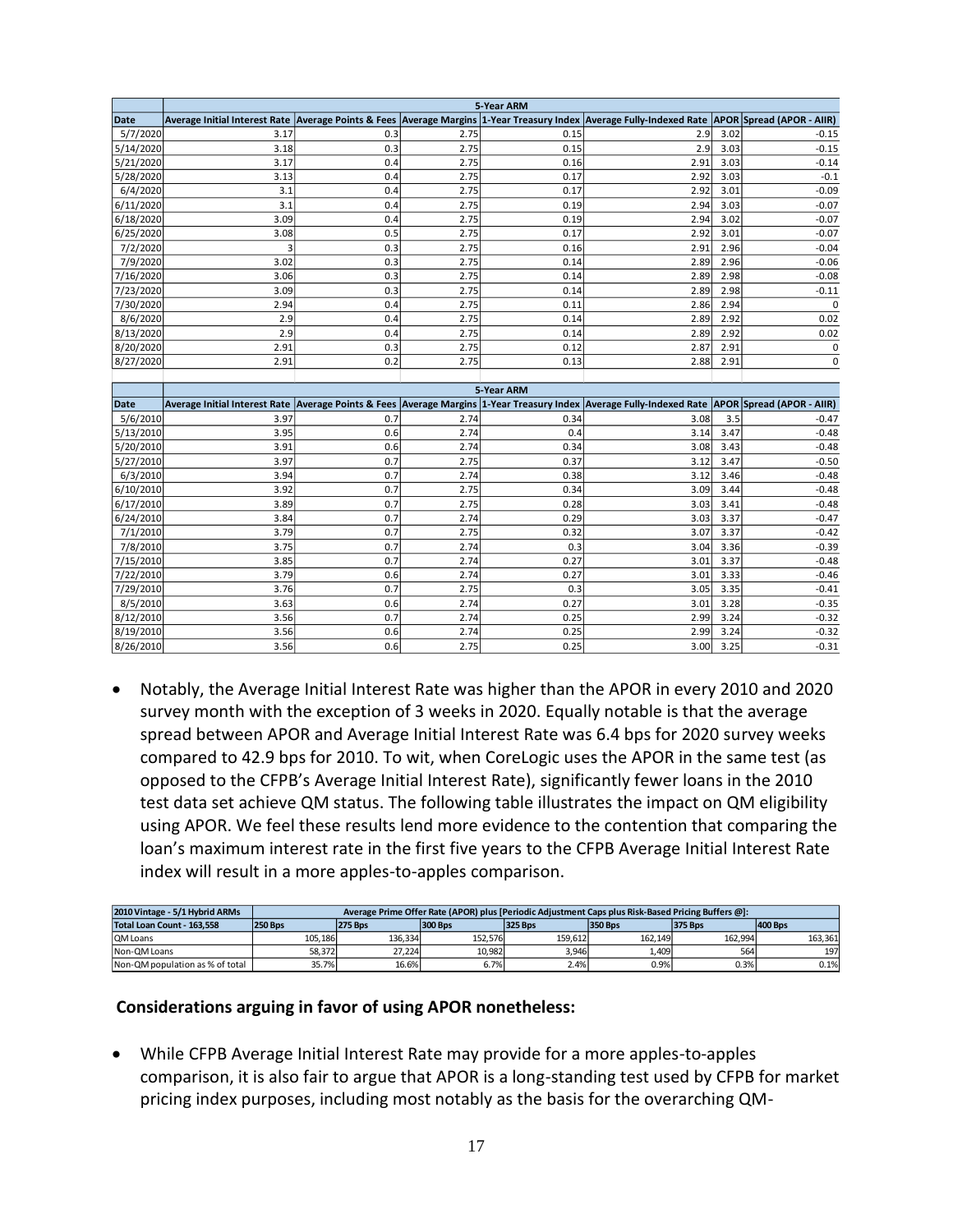eligibility and safe harbor tests in the proposed rule. To the extent CFPB views an APORindex based approach as less "novel," CFPB may be more inclined to include the APOR index in a Short-Reset ARM Test as part of the QM definition.

- A Short-Reset ARM Test like the one specified above can still be reasonably executed using APOR. By looking back on this history of spreads between APOR and Average Initial Interest Rate, we can compensate for variations when calibrating the allowable buffers for the Industry Standard Periodic Adjustment Cap (presently at 2 percent) and the risk-based pricing premium for loan margin (presently at 50 basis points). CoreLogic results from the APOR test (above) may form the basis of such an assessment.
- APOR may be perceived by lenders as easier to implement than the CFPB Average Initial Interest Rate, though the following section provides some insight on this complexity.

### **Operational Considerations:**

The following operational considerations would need to be accommodated by CFPB in a final rule in order to make the implementation of the Short-Reset ARM Rule seamless:

- The Average Initial Interest Rate is the rate used by the CFPB in its calculation of APORs for ARMs with initial reset periods of 1, 2, 3, and 5 years. The source of the Average Initial Interest Rate for the 5-year ARM is Freddie Mac's PMMS survey. The source of the Average Initial Interest Rate for the 1-year ARM is a survey by the CFPB. The CFPB uses the Average Initial Interest Rate for the 5-year and 1-year ARMs to estimate the Average Initial Interest Rate for the 2-year and 3-year ARMs.
- The CFPB currently publishes the Average Initial Interest Rate for 1-year and 5-year ARMs on its website at<https://ffiec.cfpb.gov/tools/rate-spread>, at the "Mortgage Rate Survey Data" link. The CFPB calculates, but currently does not publish, the Average Initial Interest Rate for 2-year and 3-year ARMs, which we would ask CFPB to start publishing as part of the final Rule.